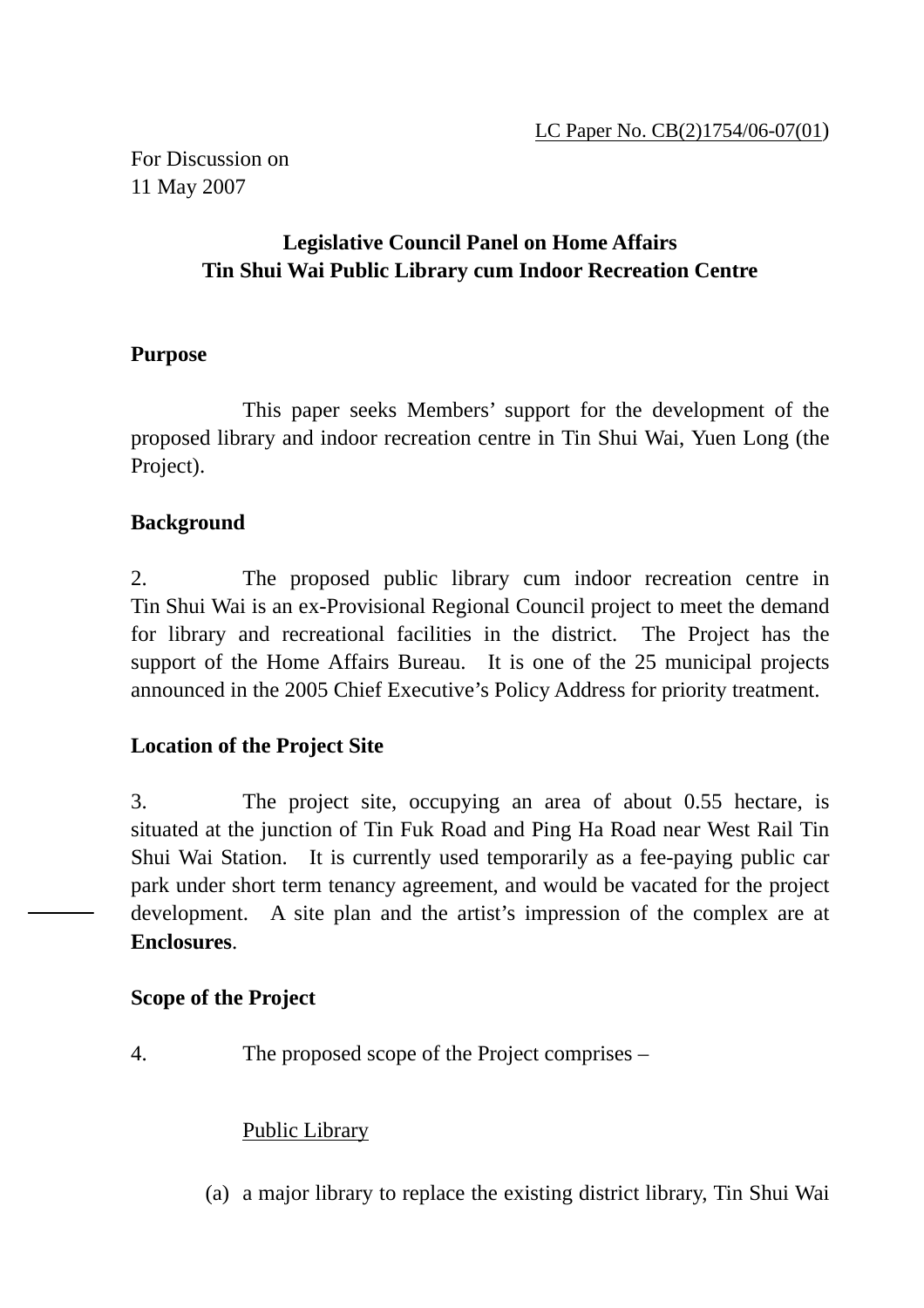$\overline{2}$ 

Public Library with the following major facilities –

- (i) adult lending library, young adult library, children's library, reference library, newspapers and periodicals section, multimedia library, multimedia corner for children, computer and information centre, user education hall, extension activities room, book drops and students' study room;
- (ii) coffee corner, cloakroom, self-service terminals, self-charging area, public toilets, public area for on-line public access catalogues, lockers, photocopying machine, service area, public exhibition area, display area, new book display area;
- (iii) readers' advisory desks, customer service counter, book sorting room, computer equipment rooms, security control room; and
- (iv) general accommodation including office, book stacks, work area, toilet facilities for staff, staff pantry, staff changing room and stores for library furniture and equipment.

## Indoor Recreation Centre

- (b) a main games arena with two basketball courts cum two volleyball courts cum eight badminton courts; a children's play room; two multi-purpose activity rooms for playing table-tennis, dancing, judo and yoga, etc.; and a 25 metres x 25 metres indoor heated swimming pool.
- (c) ancillary facilities including changing and toilet facilities, first aid rooms, booking office, reception counter, office, control room, staff room, filtration plant, plant room, store rooms, refuse room, etc.

## **Justifications**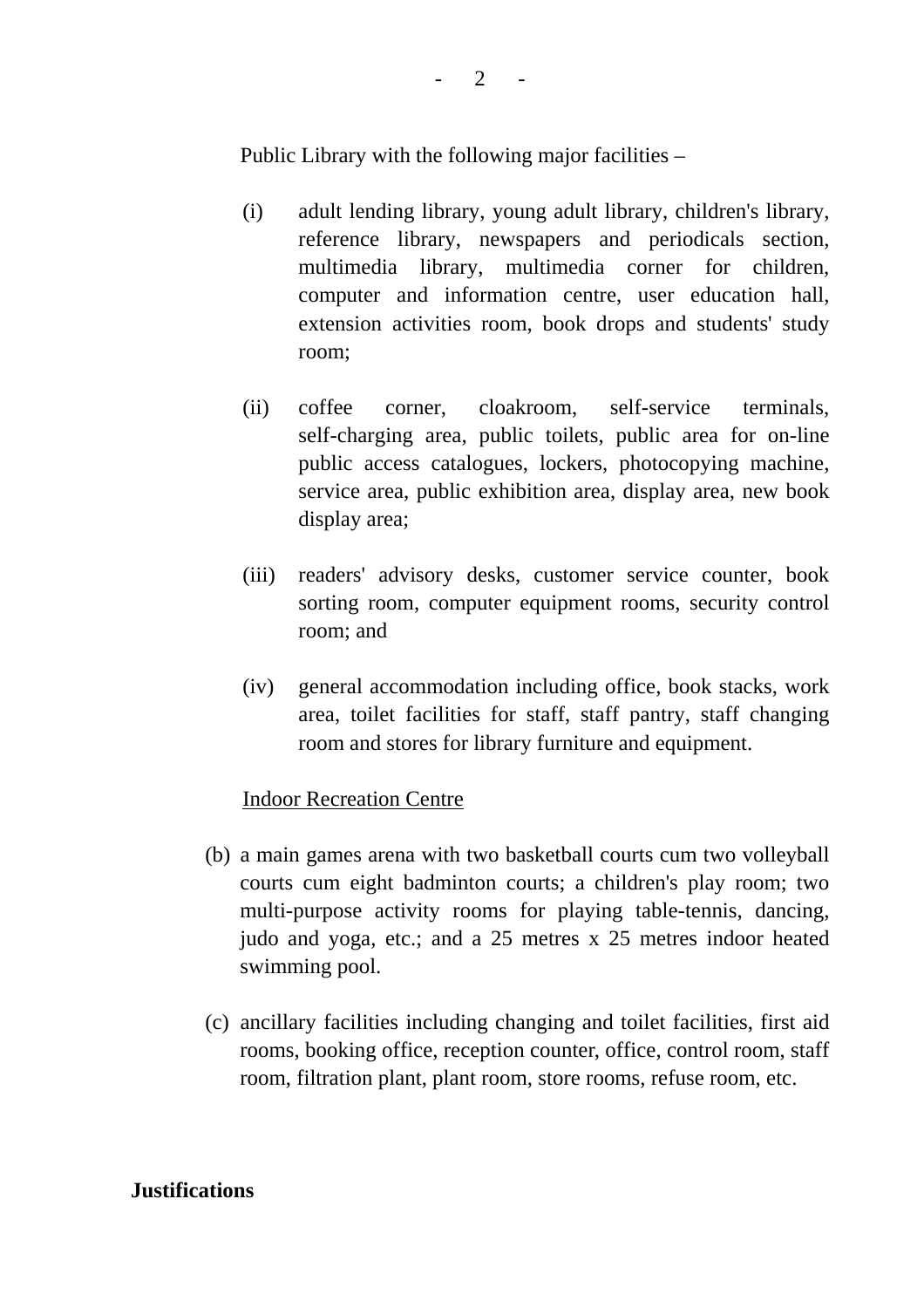# Public Library

5. Yuen Long District is presently served by two district libraries, one small library and nine mobile library stops. The existing Tin Shui Wai Public Library, being an interim district library occupying a floor area of some 1,570 square meters on rented premises at Phase 2 of the Kingswood Ginza, is highly patronized with an average daily issue of 4,682. During peak periods, average hourly visitation to the library is approximately 2,200, and the average daily visitation is about 12,000. As a reference, the Hong Kong Planning Standards and Guidelines (HKPSG) suggests a district library be provided for every 200,000 population and our departmental guidelines suggests a major library for a population of 400,000. According to the Planning Department (Plan D), the population of Yuen Long District will increase from 555,900 in 2007 to 660,800 in 2015. To cope with the increasing requirements for library services in Yuen Long District, it is proposed that the existing interim district library at Tin Shui Wai be replaced by a major library. The proposed new major library, with an approximate net floor area of some 6,100 square meters, would provide a full range of library services and facilities to meet the needs of the local residents.

# Indoor Recreation Centre

6. Tin Shui Wai New Town has a current population of about 271,000. As a reference, the HKPSG suggests the provision of four indoor sports centres. At present, there is only one sports centre in Tin Shui Wai at Tin Pak Road and a new Tin Shui Sports Centre will be open for public use in around June 2007. Another sports centre in Area 101 at Tin Shui Wai north area is under active planning. The proposed project will help alleviate the shortfall of indoor sports centre in Tin Shui Wai.

7. As a reference, the HKPSG suggests the provision of two swimming pool complexes and a leisure pool in Yuen Long District. The existing provision of Yuen Long Swimming Pool and Tin Shui Wai Swimming Pool (TSWSP) is not adequate, in particular that the TSWSP is only a leisure pool together with a teaching pool and a training pool. As evidenced by the high total annual attendance rate of TSWSP of over 210,000 in recent years, there is a very strong demand for swimming facilities in Tin Shui Wai.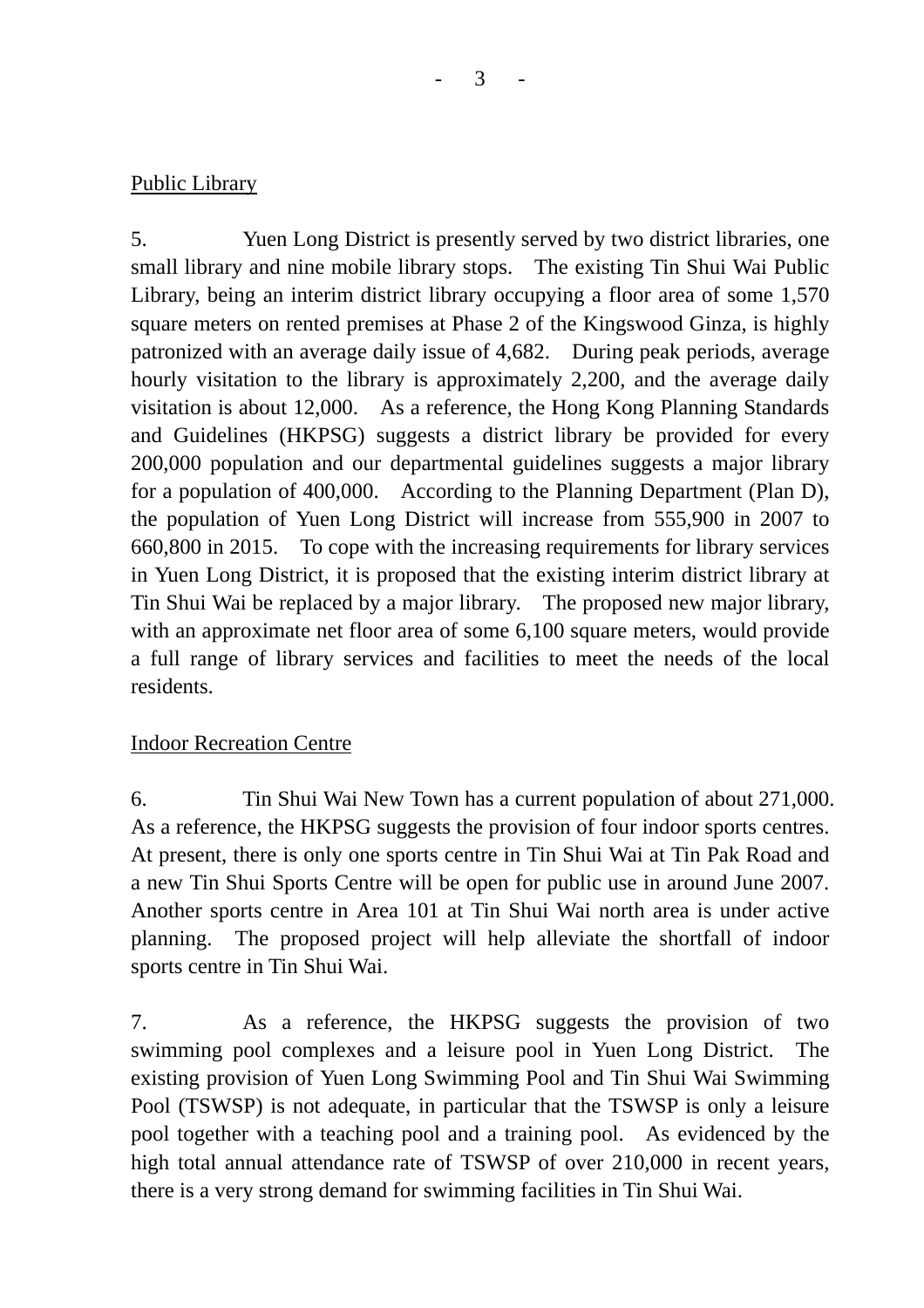$\overline{4}$ 

8. There is one outdoor heated swimming pool and no indoor heated swimming pool in Yuen Long District. Due to the lack of public indoor heated swimming pools in the district, Yuen Long residents either have to commute to other districts or patronize the outdoor heated pool in Yuen Long Swimming Pool in winter. It is anticipated that the proposed indoor heated swimming pool will be highly patronized by local residents.

9. According to Plan D, the population of Tin Shui Wai will rise from 271,000 in 2007 to 288,800 by 2015. In view of the anticipated upsurge in population, the existing interim district library and recreational and sports facilities would be insufficient to cope with the increasing community demand and aspiration of local residents. Tin Shui Wai is characterized by a high proportion of youth population, resulting in a keen demand for library and recreational and sports facilities. The new public library and indoor recreation centre is centrally located adjacent to West Rail Tin Shui Wai Station, Light Rail Tin Shui Wai Station, a secondary school and housing developments such as Tin Shing Court, Tin Yiu Estate, Tin Yau Court, Tin Tsz Estate and Tin Lai Court. It is easily accessible to visitors from Yuen Long New Town , Tin Shui Wai New Town and the neighbouring areas.

# **Project Estimate and Implementation Plan**

10. We have upgraded the Project to Category B. The updated estimated project cost is \$620 million in money-of-the-day prices. Subject to approval of the funding application from the Finance Committee, construction is expected to commence in mid November 2007 for completion in end May 2011*.*

# **Public Consultation**

11. We consulted the Culture, Recreation and Sports Committee (CR&SC) of Yuen Long District Council on 5 July 2005 on the proposed scope of development. Members supported the Project and urged for its early implementation.

12. On 6 March 2007, the CR&SC was consulted on the design of the Project. Members reiterated their strong support to the Project.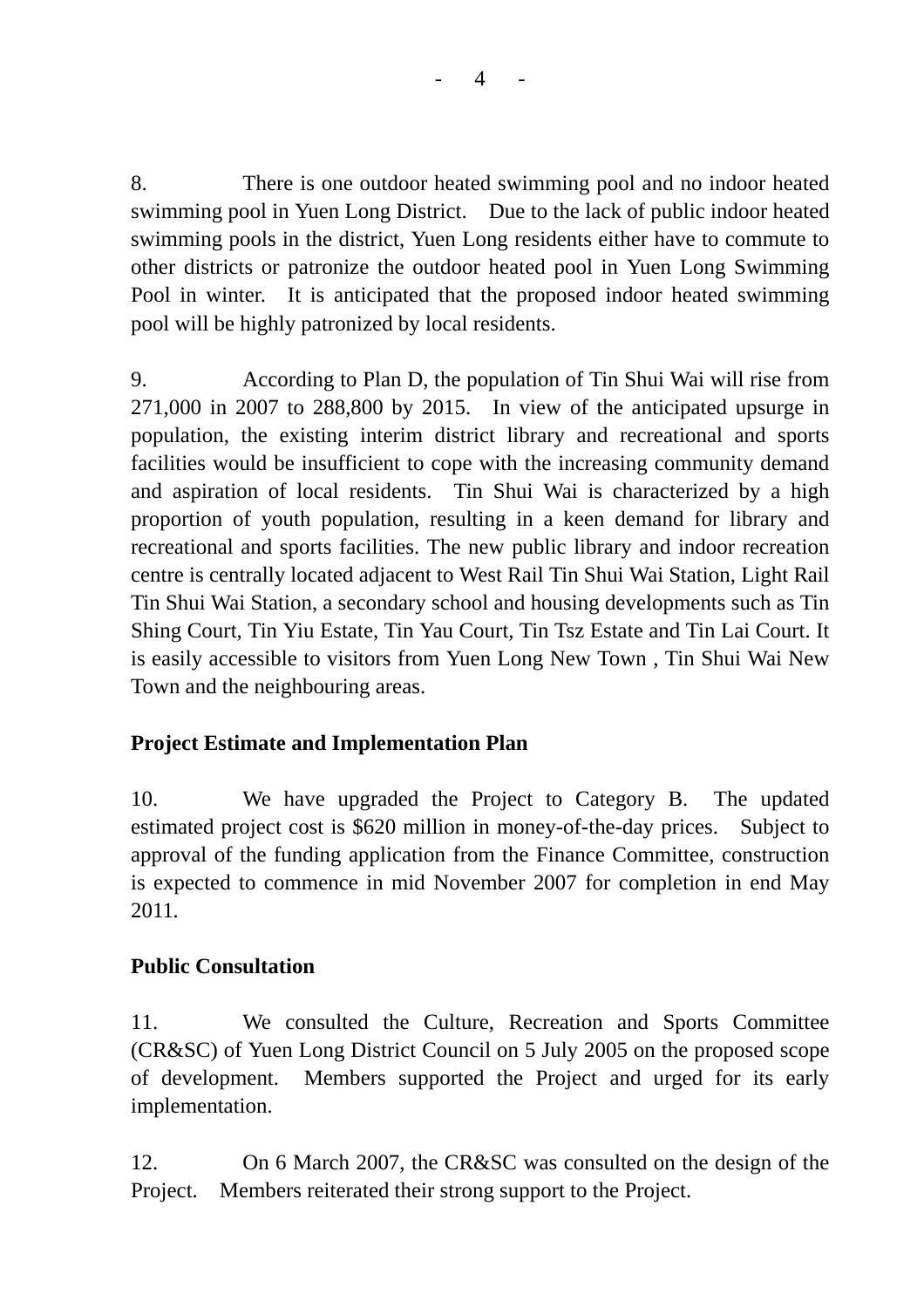#### $- 5 - 1$

# **Way Forward**

13. To take the Project forward, the Administration intends to seek the endorsement of the Public Works Subcommittee of the Finance Committee at its meeting on 20 June 2007 for upgrading to Category A.

# **Advice Sought**

14. Members are invited to support the development of the proposed public library cum indoor recreation centre.

**Home Affairs Bureau May 2007**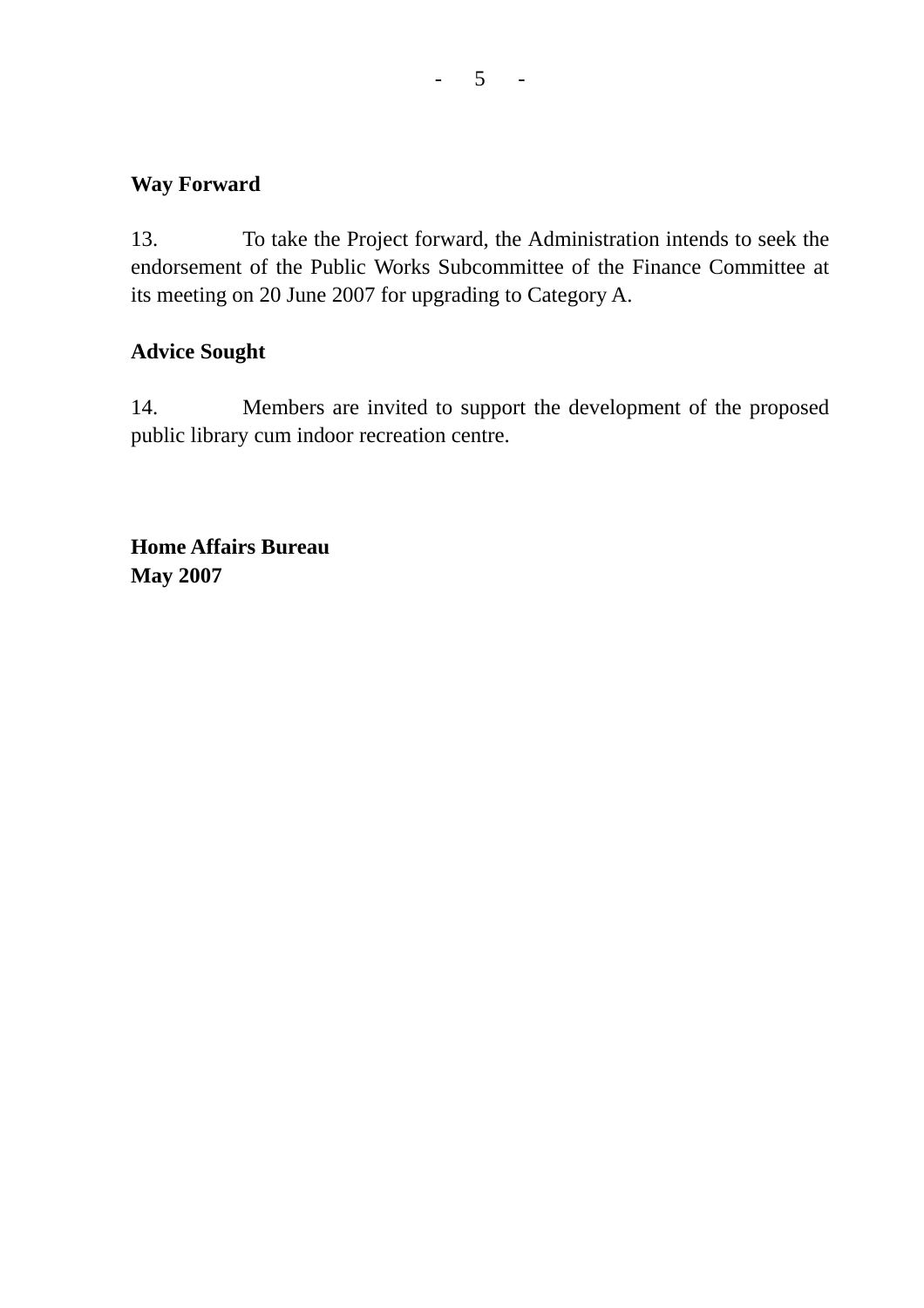